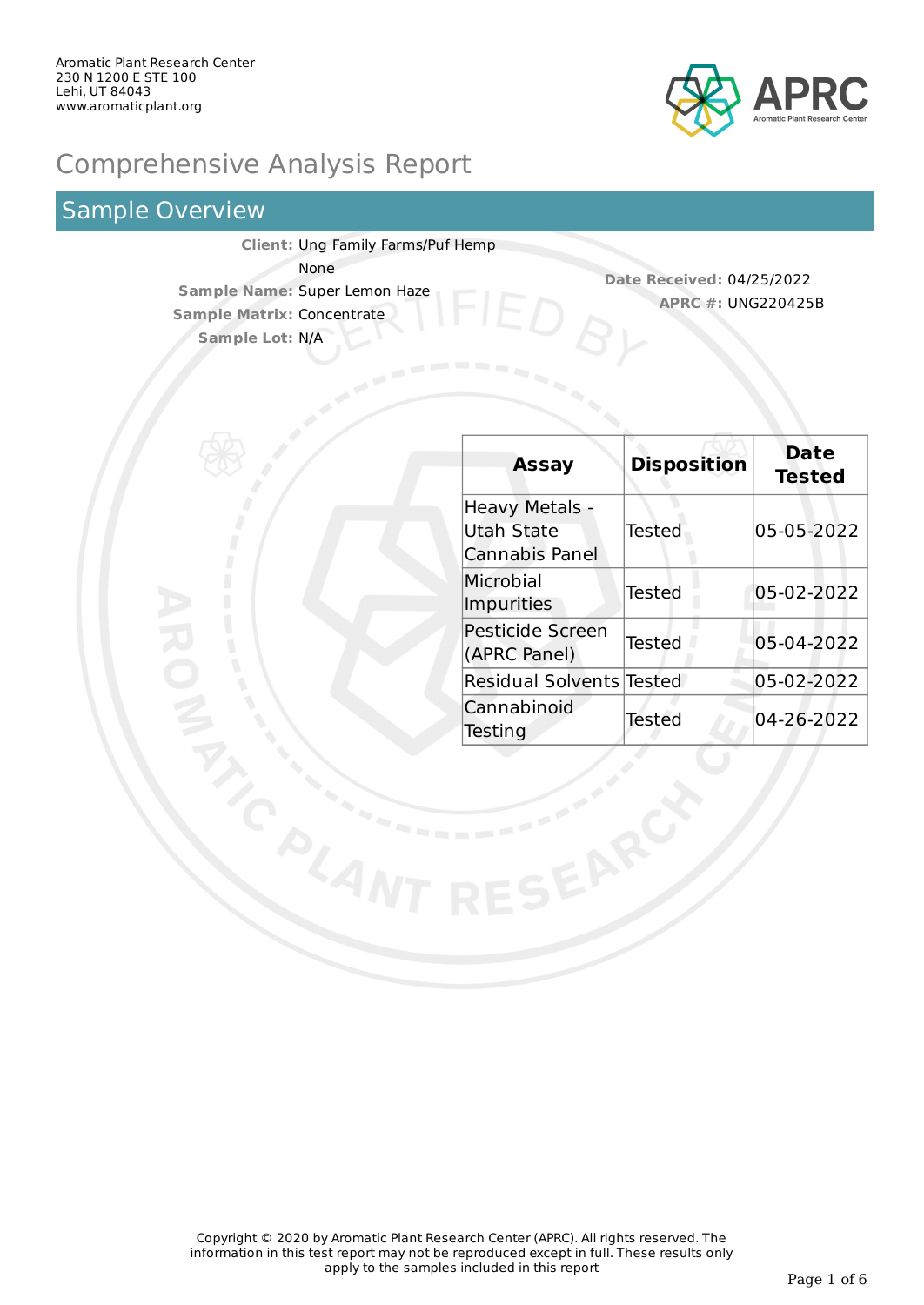# **Heavy Metals**



| Method: CTLA | Sample Name: Super Lemon Haze |           | APRC Lot Number: UNG220425B |           |
|--------------|-------------------------------|-----------|-----------------------------|-----------|
| Analyte      | <b>Result (ppm)</b>           | LOD (ppm) | Threshold (ppm)             | Pass/Fail |
| Arsenic      | < 0.001                       | 0.001     | 2.00                        | Pass      |
| Cadmium      | < 0.001                       | 0.001     | 0.82                        | Pass      |
| Lead         | 0.006                         | 0.001     | 1.20                        | Pass      |
| Mercury      | < 0.001                       | 0.001     | 0.40                        | Pass      |

Heavy metal analysis is completed in partnership with Contract Testing Laboratories of America, Orem UT.

Performed by: CTLA

Reviewed by: William Deutschman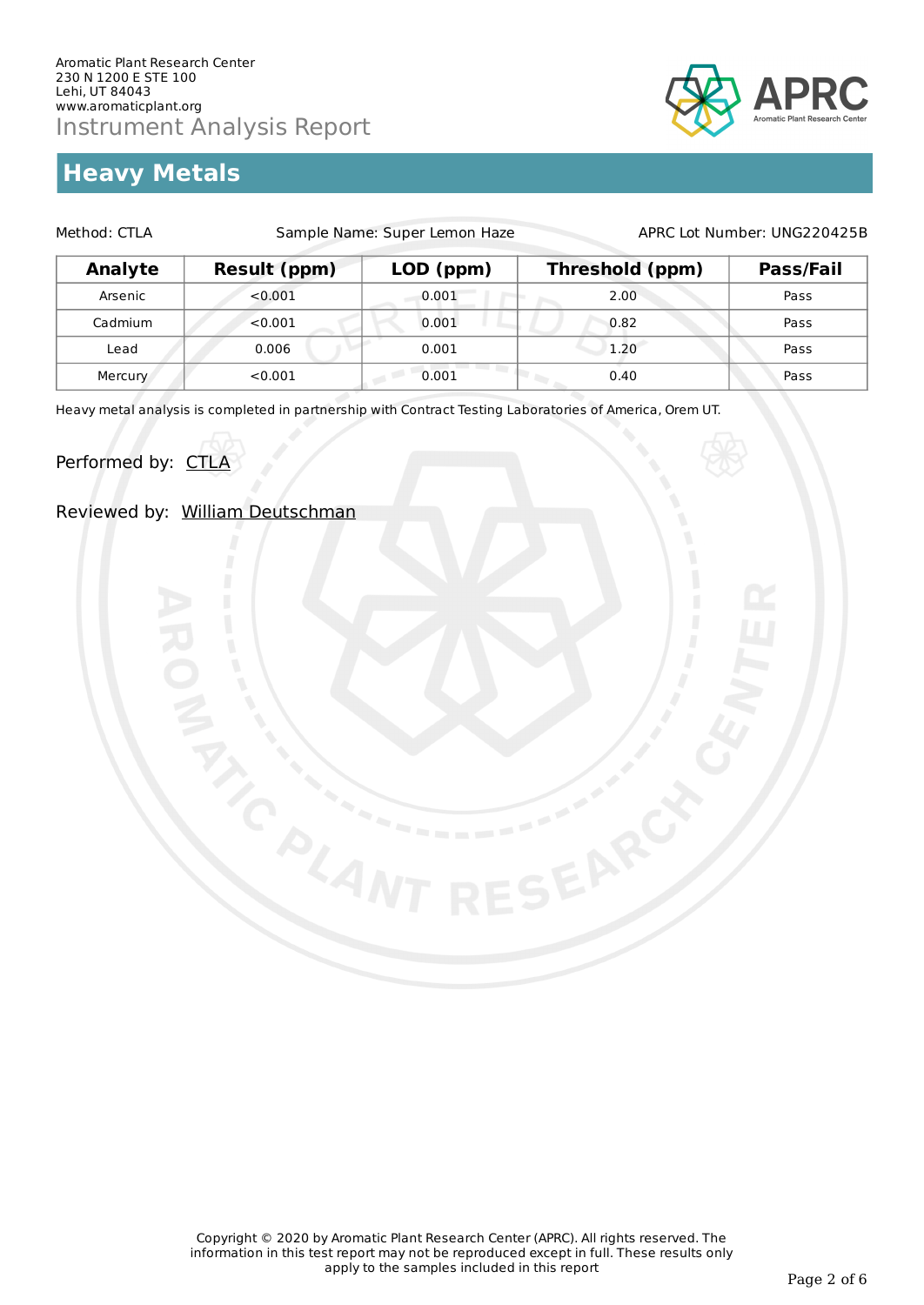

## **Microbial Impurities**

| Method: 1-2034.01             | Sample Name: Super Lemon Haze<br>APRC Lot Number: UNG220425B |                       |                     |  |
|-------------------------------|--------------------------------------------------------------|-----------------------|---------------------|--|
| <b>Total Counts</b>           |                                                              |                       |                     |  |
| <b>Microbial Group:</b>       | <b>Result (CFU/g):</b>                                       | <b>Specification:</b> | <b>Disposition:</b> |  |
| <b>Total Aerobic Bacteria</b> | $<$ 10                                                       | $\leq 10.000$         | Pass                |  |
| Total Yeast and Mold          | $<$ 10                                                       | $\leq 1.000$          | Pass                |  |

|                                 | <b>Specific Organism Identification</b> |                       |                     |  |
|---------------------------------|-----------------------------------------|-----------------------|---------------------|--|
| <b>Microbial Organism:</b>      | <b>Result:</b>                          | <b>Specification:</b> | <b>Disposition:</b> |  |
| Aspergillus flavus              | ND.                                     | <b>Report Only</b>    | Not Detected        |  |
| Aspergillus fumigatus           | <b>ND</b>                               | Report Only           | Not Detected        |  |
| Aspergillus niger               | <b>ND</b>                               | <b>Report Only</b>    | Not Detected        |  |
| Aspergillus terreus             | ND.                                     | Report Only           | Not Detected        |  |
| Escherichia coli - Non shigella | <b>ND</b>                               | Report Only           | Not Detected        |  |
| Escherichia coli - Shigella spp | <b>ND</b>                               | Report Only           | Not Detected        |  |
| Listeria monocytogenes          | <b>ND</b>                               | Report Only           | Not Detected        |  |
| Salmonella - Specific Gene      | ND.                                     | Report Only           | Not Detected        |  |
| Staphylococcus aureus           | <b>ND</b>                               | Report Only           | Not Detected        |  |
| Pseudomonas aeruginosa          | ND                                      | Report Only           | Not Detected        |  |

Performed by: Jordan Morley Notes: Foreign Matter: Not Detected

Reviewed by: Spencer Kipfmueller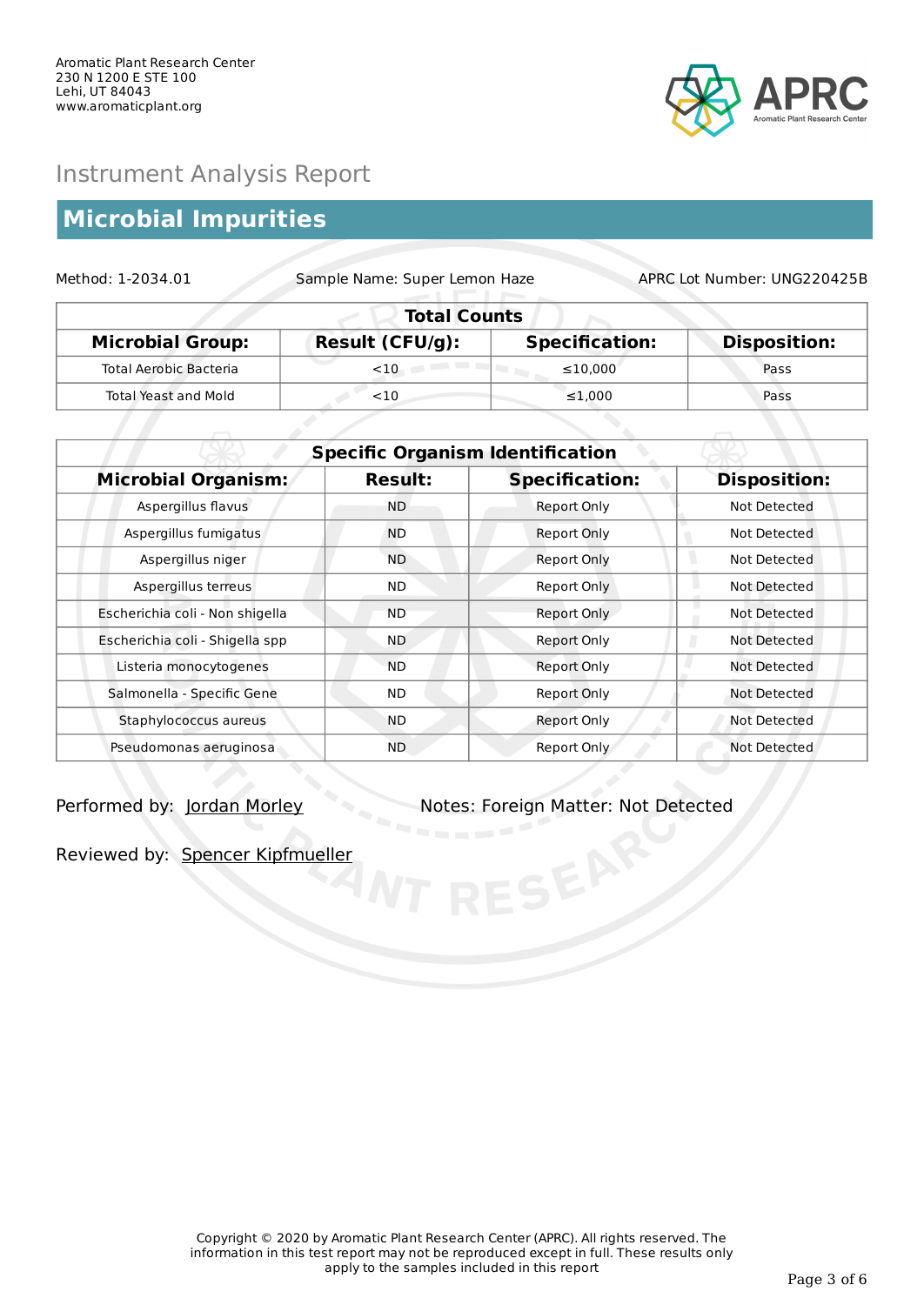## **Pesticides**



## Method: Sample Name: Super Lemon Haze APRC Lot Number: UNG220425B

| Pesticide:          | Finding   | Action Limit (µg/<br>g) | Pass/<br>Fail | Pesticide:                         | <b>Finding</b> | Action Limit (µg/<br>g) | Pass/<br>Fail |
|---------------------|-----------|-------------------------|---------------|------------------------------------|----------------|-------------------------|---------------|
| Abamectin           | <b>ND</b> | 0.5                     | Pass          | Hexythiazon                        | ND.            | 1.0                     | Pass          |
| Acephate            | <b>ND</b> | 0.4                     | Pass          | Imazal<br>the contract of the con- | ND.            | 0.2                     | Pass          |
| Acequinocyl         | <b>ND</b> | 2.0                     | Pass          | Imidacloprid                       | <b>ND</b>      | 0.4                     | Pass          |
| Acetamiprid         | <b>ND</b> | 0.2                     | Pass          | Kresoxim-methyl                    | ND             | 0.4                     | Pass          |
| Aldicarb            | <b>ND</b> | 0.4                     | Pass          | Malathion A                        | <b>ND</b>      | 0.2                     | Pass          |
| Azoxystrobin        | ND.       | 0.2                     | Pass          | Metalaxyl                          | ND.            | 0.2                     | Pass          |
| <b>Bifenazate</b>   | <b>ND</b> | 0.2                     | Pass          | Methiocarb                         | <b>ND</b>      | 0.2                     | Pass          |
| Bifenthrin          | <b>ND</b> | 0.2                     | Pass          | Methomyl                           | ND.            | ۱<br>0.4                | Pass          |
| <b>Boscalid</b>     | <b>ND</b> | 0.4                     | Pass          | Methylparathion                    | <b>ND</b>      | ۷<br>0.2                | Pass          |
| Carbaryl            | <b>ND</b> | 0.2                     | Pass          | <b>MGK-264</b>                     | ND.            | 0.2                     | Pass          |
| Carbofuran          | <b>ND</b> | 0.2                     | Pass          | Myclobutanil                       | <b>ND</b>      | 0.2                     | Pass          |
| Chlorantraniliprole | <b>ND</b> | 0.2                     | Pass          | Naled                              | ND.            | 0.5                     | Pass          |
| Chlorfenapyr        | <b>ND</b> | 1.0                     | Pass          | Oxamyl                             | ND             | ٠<br>1.0                | Pass          |
| Chlorpyrifos        | <b>ND</b> | 0.2                     | Pass          | Paclobutrazol                      | <b>ND</b>      | Π<br>0.4                | Pass          |
| Clofentezine        | <b>ND</b> | 0.2                     | Pass          | Permethrins                        | ND             | 0.2                     | Pass          |
| Cyfluthrin          | <b>ND</b> | 1.0                     | Pass          | Phosmet                            | ND.            | 0.2                     | Pass          |
| Cypermethrin        | <b>ND</b> | 1.0                     | Pass          | Piperonylbutoxide                  | <b>ND</b>      | 2.0                     | Pass          |
| Daminozide          | <b>ND</b> | 1.0                     | Pass          | Prallethrin                        | ND.            | 0.2                     | Pass          |
| Dichlorvos          | <b>ND</b> | $0.1\,$                 | Pass          | Propiconazole                      | ND.            | 0.4                     | Pass          |
| Diazinon            | <b>ND</b> | 0.2                     | Pass          | Propoxur                           | ND.            | 0.2                     | Pass          |
| Dimethoate          | <b>ND</b> | 0.2                     | Pass          | Pyrethrin                          | <b>ND</b>      | 1.0                     | Pass          |
| Ethoprophos         | ND.       | 0.2                     | Pass          | Pyridaben                          | ND.            | 0.2                     | Pass          |
| Etofenprox          | <b>ND</b> | 0.4                     | Pass          | Spinosad                           | ND             | 0.2                     | Pass          |
| Etoxazole           | <b>ND</b> | 0.2                     | Pass          | Spinetoram                         | <b>ND</b>      | $0.1\,$                 | Pass          |
| Fenoxycarb          | <b>ND</b> | $0.2\,$                 | Pass          | Spirotetramat                      | <b>ND</b>      | 0.2                     | Pass          |
| Fenpyroximate       | <b>ND</b> | 0.4                     | Pass          | Spiroxamine                        | ND.            | 0.4                     | Pass          |
| Fipronil            | <b>ND</b> | 0.4                     | Pass          | Tebuconazole                       | <b>ND</b>      | 0.4                     | Pass          |
| Flonicamid          | <b>ND</b> | $1.0\,$                 | Pass          | Thiacloprid                        | ND             | 0.2                     | Pass          |
| Fludioxonil         | <b>ND</b> | 0.4                     | Pass          | Thiamethoxam                       | ND             | 0.2                     | Pass          |
|                     |           |                         |               | Trifloxystrobin                    | ND             | 0.2                     | Pass          |

| Performed | Noura | Reviewed |
|-----------|-------|----------|
| by:       | Ahmed | by:      |

**Prabodh Satyal** 

Copyright © 2020 by Aromatic Plant Research Center (APRC). All rights reserved. The information in this test report may not be reproduced except in full. These results only apply to the samples included in this report Page 4 of 6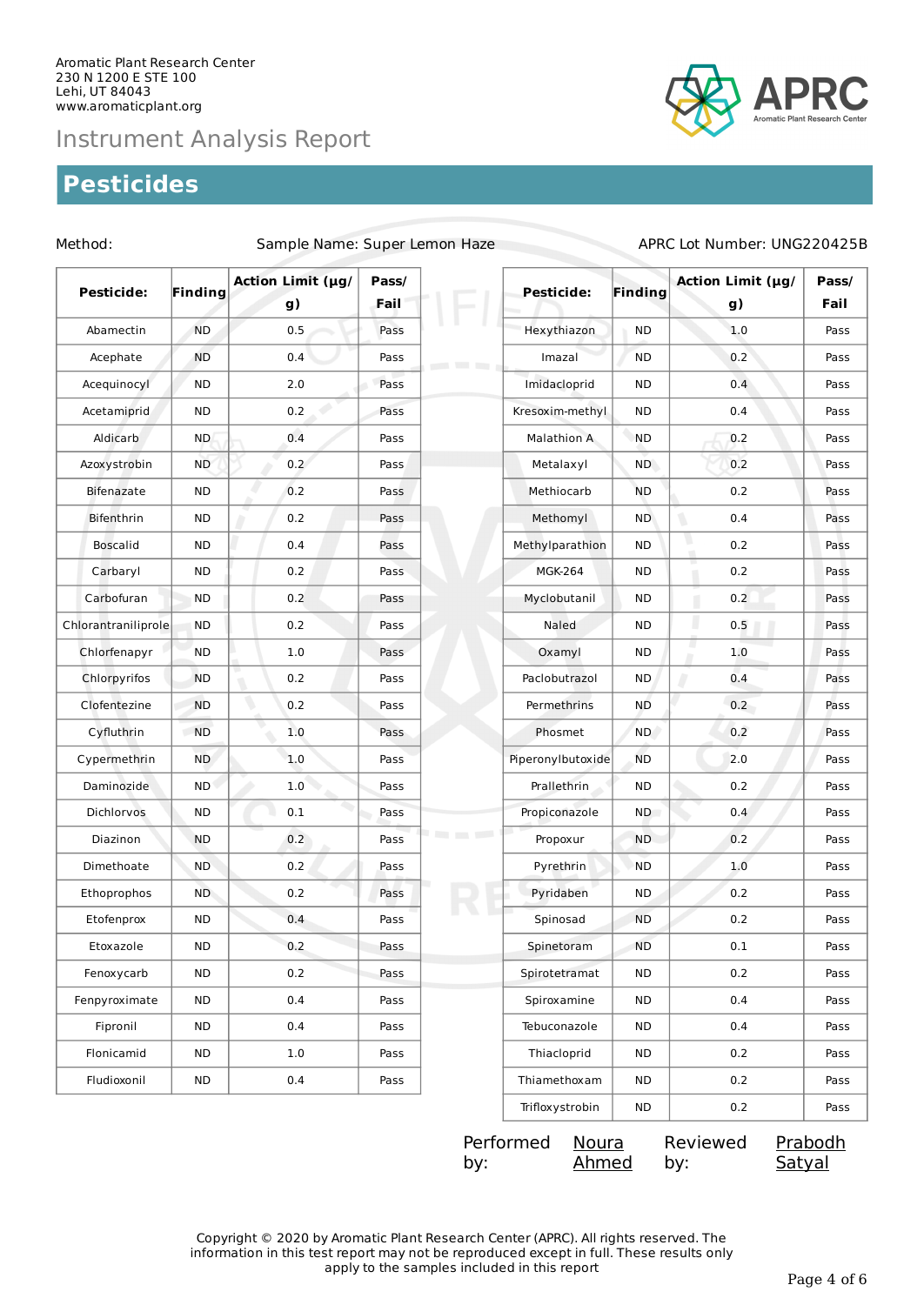## **Residual Solvents**

Method: 1-2027.02 Sample Name: Super Lemon Haze APRC Lot Number: UNG220425B

| <b>Residual Solvent</b> |           | Finding (µg/g) Action Level (µg/g) Pass/Fail |      |  |
|-------------------------|-----------|----------------------------------------------|------|--|
| Dimethyl sulfoxide      | <b>ND</b> | 5000                                         | Pass |  |
| N, N-dimethylacetamide  | <b>ND</b> | 1090                                         | Pass |  |
| 1,2 Dimethoxyethane     | <b>ND</b> | 100                                          | Pass |  |
| 1,4 Dioxane             | <b>ND</b> | 380                                          | Pass |  |
| 1-Butanol               | <b>ND</b> | 5000                                         | Pass |  |
| 1-Pentanol              | <b>ND</b> | 5000                                         | Pass |  |
| 1-Propanol              | <b>ND</b> | 5000                                         | Pass |  |
| 2-Butanone              | <b>ND</b> | 5000                                         | Pass |  |
| 2-Butanol               | <b>ND</b> | 5000                                         | Pass |  |
| 2-Ethoxyethanol         | <b>ND</b> | 160                                          | Pass |  |
| 2-Methylbutane          | <b>ND</b> | 5000                                         | Pass |  |
| 2-Propanol              | 36.942    | 5000                                         | Pass |  |
| Acetone                 | <b>ND</b> | 5000                                         | Pass |  |
| Acetonitrile            | 7.905     | 410                                          | Pass |  |
| Benzene                 | <b>ND</b> | $\overline{2}$                               |      |  |
| <b>Butane</b>           | <b>ND</b> | 5000                                         | Pass |  |
| Cumene                  | ND        | 70                                           | Pass |  |
| Cyclohexane             | ND        | 3880                                         |      |  |
| Dichloromethane         | <b>ND</b> | 600                                          | Pass |  |
| 2,2-Dimethylbutane      | <b>ND</b> | 290                                          | Pass |  |
| 2,3-Dimethylbutane      | <b>ND</b> | 290                                          | Pass |  |
| m, p-Xylene             | <b>ND</b> | See Total Xylenes                            | Pass |  |
| o-Xylene                | ND        | See Total Xylenes                            | Pass |  |
| Ethanol                 | <b>ND</b> | 5000                                         | Pass |  |
| Ethyl Acetate           | <b>ND</b> | 5000                                         |      |  |
| Ethyl Benzene           | ND        | See Total Xylenes                            | Pass |  |
| Ethyl Ether             | ND        | 5000                                         | Pass |  |
| Ethylene Glycol         | <b>ND</b> | u<br>620                                     | Pass |  |
| Ethylene Oxide          | <b>ND</b> | 50                                           | Pass |  |

| <b>Residual Solvent</b> |           | Finding (µg/g) Action Level (µg/g) Pass/Fail |      |
|-------------------------|-----------|----------------------------------------------|------|
| Heptane                 | <b>ND</b> | 5000                                         | Pass |
| Hexane                  | ND.       | 290                                          | Pass |
| Isopropyl Acetate       | <b>ND</b> | 5000                                         | Pass |
| Methanol                | ND.       | 3000                                         | Pass |
| Methylpropane           | <b>ND</b> | 5000                                         | Pass |
| 2-Methylpentane         | <b>ND</b> | 290                                          | Pass |
| 3-Methylpentane         | <b>ND</b> | 290                                          | Pass |
| N, N-Dimethylformamide  | <b>ND</b> | 880                                          | Pass |
| Pentane                 | 17.149    | 5000                                         | Pass |
| Propane                 | <b>ND</b> | 5000                                         | Pass |
| Pyridine                | <b>ND</b> | 100                                          | Pass |
| Sulfolane               | <b>ND</b> | 160                                          | Pass |
| Tetrahydrofuran         | ND.       | 720                                          | Pass |
| Toluene                 | <b>ND</b> | 890                                          | Pass |
| <b>Total Xylenes</b>    | <b>ND</b> | 2170                                         | Pass |

† Per Utah state code 4-41a-701(3) Section R68-29-6 ‡ Total Xylenes is a combination of the following: o-Xylene, m-Xylene, p-Xylene, and Ethylbenzene

> Overall Disposition: Pass Performed By: Anil Rokaya Reviewed By: Riley Hunter